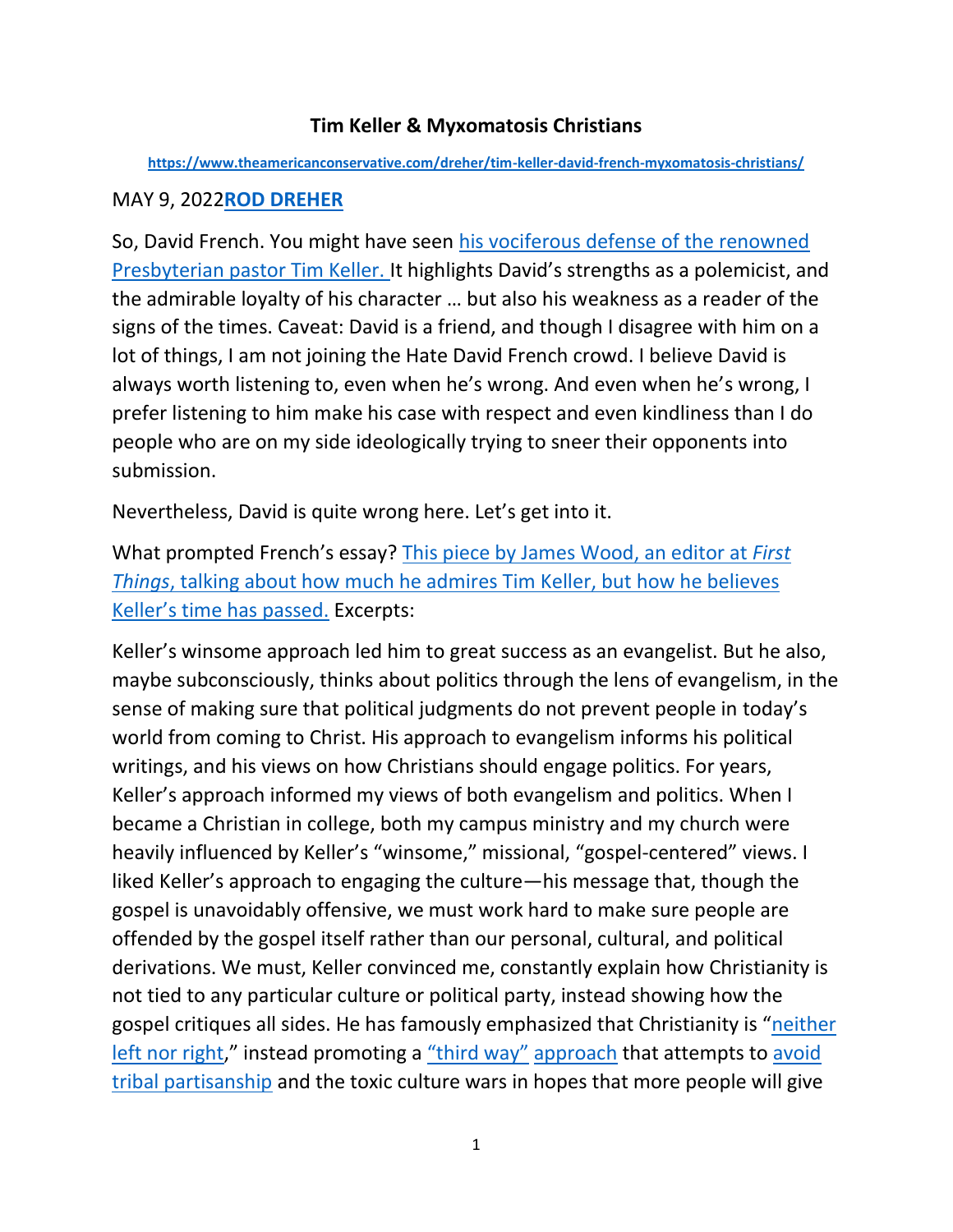the gospel a fair hearing. If we are to "do politics," it should be in apologetic mode.

But times changed. More:

At that point, I began to observe that our politics and culture had changed. I began to feel differently about our surrounding secular culture, and noticed that its attitude toward Christianity was not what it once had been. [Aaron Renn's](https://www.firstthings.com/article/2022/02/the-three-worlds-of-evangelicalism)  [account](https://www.firstthings.com/article/2022/02/the-three-worlds-of-evangelicalism) represents well my thinking and the thinking of many: There was a "neutral world" roughly between 1994–2014 in which traditional Christianity was neither broadly supported nor opposed by the surrounding culture, but rather was viewed as an eccentric lifestyle option among many. However, that time is over. Now we live in the "negative world," in which, according to Renn, Christian morality is expressly repudiated and traditional Christian views are perceived as undermining the social good. As I observed the attitude of our surrounding culture change, I was no longer so confident that the evangelistic framework I had gleaned from Keller would provide sufficient guidance for the cultural and political moment. A lot of former fanboys like me are coming to similar conclusions. The evangelistic desire to minimize offense to gain a hearing for the gospel can obscure what our political moment requires.

Keller's apologetic model for politics was perfectly suited for the "neutral world." But the "negative world" is a different place. Tough choices are increasingly before us, offense is unavoidable, and sides will need to be taken on very important issues.

You do need to read Aaron Renn's account if you haven't already. It's important to understand why Wood takes the view that he does.

Wood writes in sorrow, and with clear respect and affection for Keller. French responded angrily, though. Here's how French headlined his essay: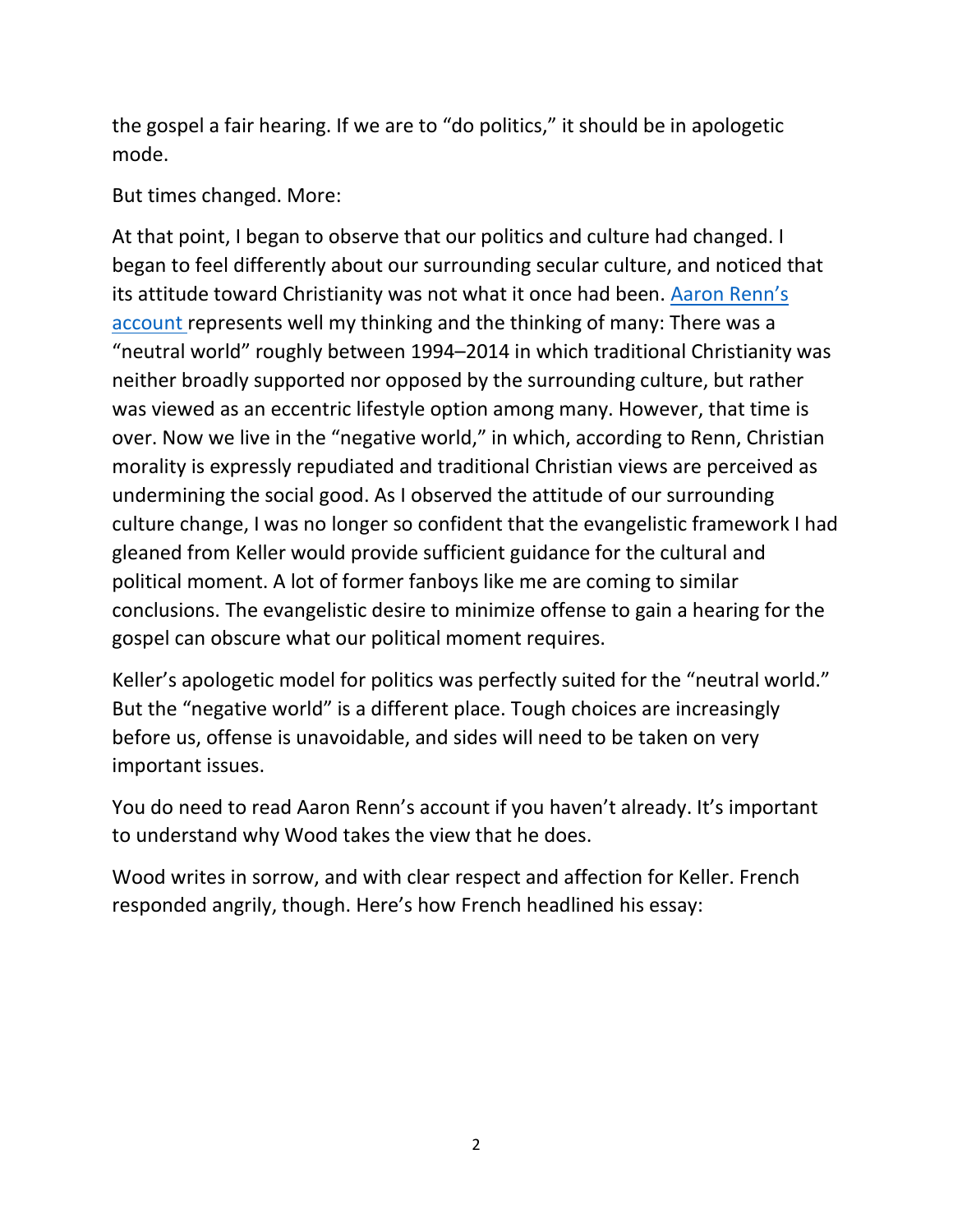**THE FRENCH PRESS** 

# A Critique of Tim Keller Reveals the Moral **Devolution of the New Christian Right**

The time for a 'winsome, missional, and gospel-centered' approach has not passed.



David French May 8

 $\heartsuit$  345  $\heartsuit$  490  $\uparrow$ 

Excerpts from his rebuttal:

There are so many things to say in response to this argument, but let's begin with the premise that we've transitioned from a "neutral world" to a "negative world." As someone who attended law school in the early 1990s and lived in deep blue America for most of this alleged "neutral" period, the premise seems flawed. The world didn't feel "neutral" to me when I was shouted down in class, or when I was told by classmates to "die" for my pro-life views.

Nor was the world "neutral" for Tim. Last night he tweeted about his experience launching Redeemer church in New York:

**Timothy Keller** @timkellernyc

Respectfully, when we began Redeemer in 1989 we experienced great hostility. We were thrown out of facilities for our faith. We were mocked in the press. Anyone who thinks Manhattan culture was then "neutral" toward evangelical Christianity is mistaken.

May 7th 2022

69 Retweets 1,476 Likes

And if you want empirical evidence that New York City wasn't "neutral" before 2014, there was [almost 20 years of litigation](https://caselaw.findlaw.com/us-2nd-circuit/1662374.html) over the city's discriminatory policy denying the use of empty public school facilities for worship services. The policy existed until it was finally [reversed by Mayor Bill de Blasio](https://www.nydailynews.com/opinion/jordan-lorence-de-blasio-champion-religious-liberty-article-1.2498402) in 2015.

Even growing up in the rural south, I wasn't surrounded by devout Christianity, but instead by drugs, alcohol, and a level of sexual promiscuity far beyond what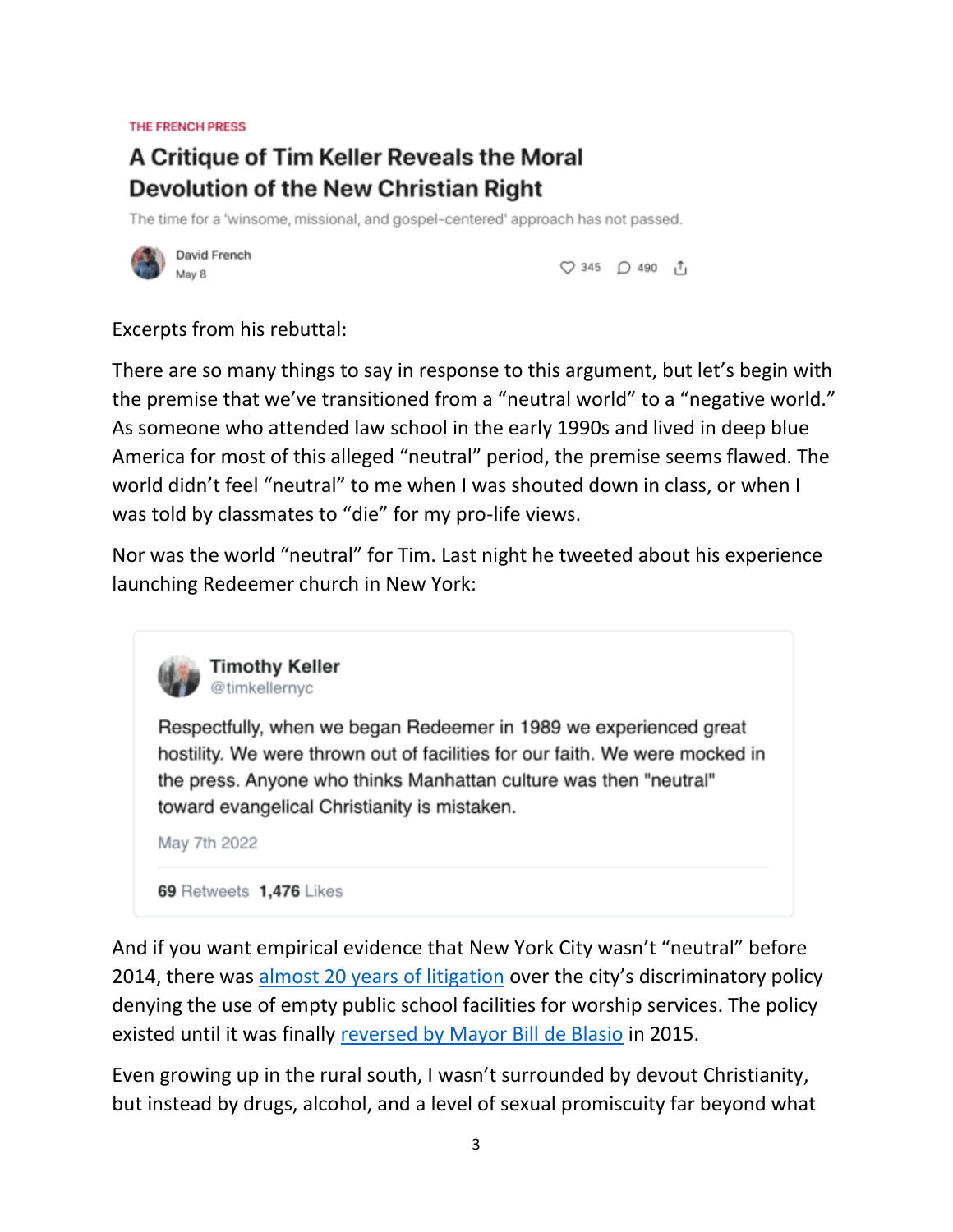we see among [young people today.](https://www.theatlantic.com/magazine/archive/2018/12/the-sex-recession/573949/) Where was this idealized past? There may have been less "woke capital," but there was more crime, more divorce, and much, much more abortion.

This misses the point about Renn's "negative world" distinction (again: read [Renn's piece!\)](https://americanreformer.org/2021/08/welcome-to-the-negative-world-why-we-need-american-reformer/). Here is a capsule of Renn's belief:

In recent decades, the church has passed through three eras or worlds in terms of how American society perceives and relates to the church. These are the positive, neutral, and negative worlds, with the names referring to the way society views Christianity.

**Positive World** (Pre-1994). Christianity was viewed positively by society and Christian morality was still normative. To be seen as a religious person and one who exemplifies traditional Christian norms was a social positive. Christianity was a status enhancer. In some cases, failure to embrace Christian norms hurt you.

**Neutral World** (1994-2014). Christianity is seen as a socially neutral attribute. It no longer had dominant status in society, but to be seen as a religious person was not a knock either. It was more like a personal affectation or hobby. Christian moral norms retained residual force.

**Negative World** (2014-). In this world, being a Christian is now a social negative, especially in high status positions. Christianity in many ways is seen as undermining the social good. Christian morality is expressly repudiated.

Renn is not claiming — it would be absurd to claim — that there was no hatred of Christianity in Positive World. Nor is he claiming that Christianity is everywhere hated. He's generalizing about American culture — and he's absolutely right about Negative World. I have far too many conversations with people who are senior within American institutions, both public and private, who tell me in detail what's happening in their professional circles. I have described America as a "post-Christian nation," meaning not that there are no Christians, but that Christianity is no longer the story that most Americans regard as explaining who we are. You might think that's great, you might think that's terrible, but it's simply true.

**Christians who count themselves as progressive on woke issues — LGBT, race don't experience Negative World as intensely, if at all**. And, if you have been a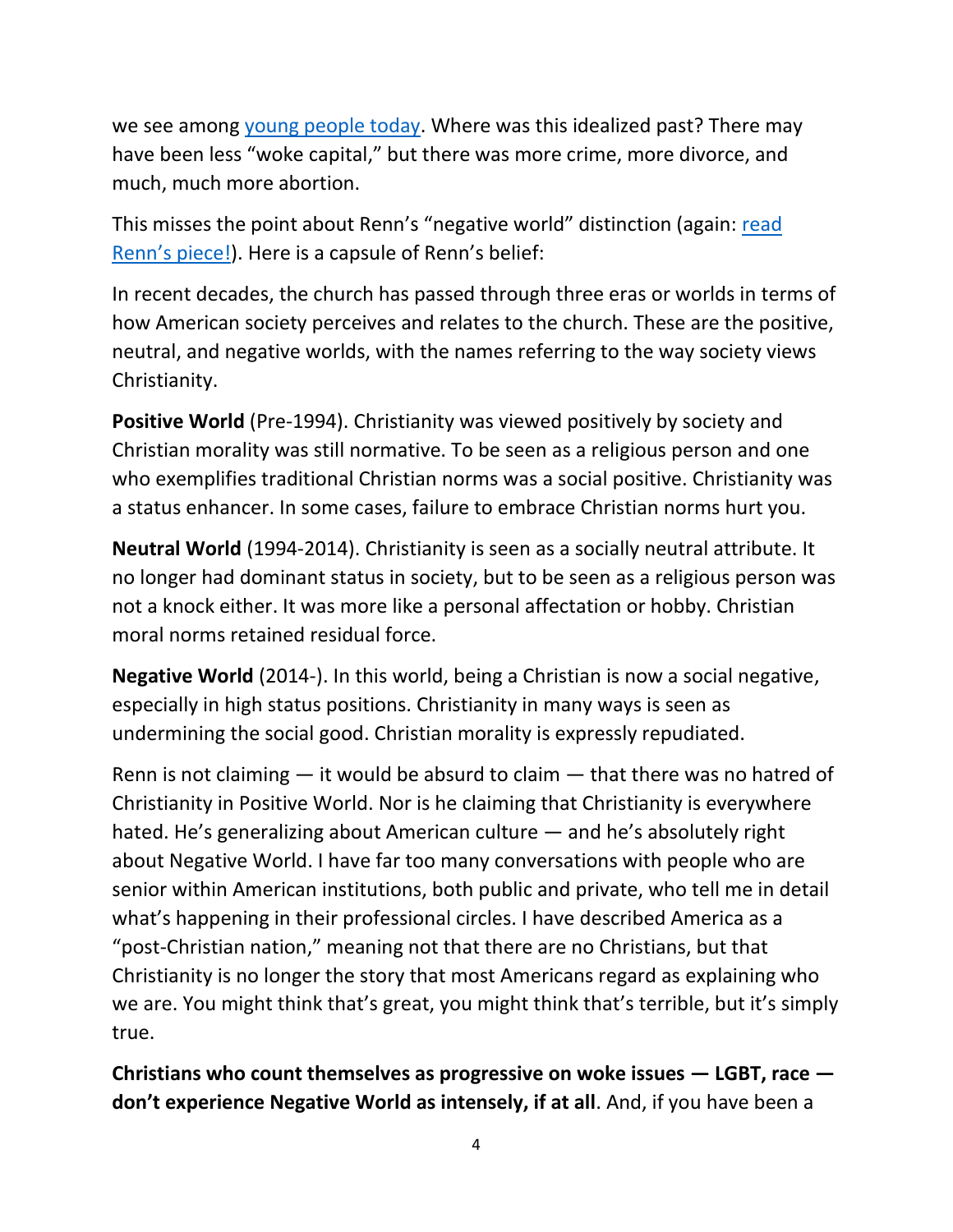vocal **Never Trumper**, as David French has, you gain a lot of points in Negative World with the people who run it.

Similarly, it's a mistake to claim that because some social indicators (crime, abortion) are better today than they were when David French and I were growing up in Positive World, that this was a golden era for which Christians like Aaron Renn, James Wood, and me long. The point we make is not about the supposed Edenic qualities of the past. We have always had sin and brokenness in this country, and always will. The world is always in need of conversion, and the church is always in need of reform and repentance. The point was that in Positive World, **Christianity and its ideals were held generally by society as something to be aspired to**. If they weren't, the Civil Rights Movement — led by black pastors! — would not have been possible, at least not in the form it took.

Today, in **Negative World**, not every workspace or social gathering site is uniformly negative, any more than in Positive World, Christians experienced welcome in, say, Ivy League law schools. The claim is a general one. I recall meeting a Portland (Oregon) megachurch pastor backstage at a Christian event two or three years ago, and him telling me that when *The Benedict Option* came out in 2017, he and all his friends thought Dreher was an alarmist. No more, he said. The pastor told me that the church did not change, but everything around them did. They went from being seen in Portland as sweet, essentially harmless eccentrics **to being a fifth column for fascism**. He told me that they are now trying to figure out how to live the Benedict Option — and he said that what is happening in Portland is going to come to most of America eventually.

I can tell you from abundant personal experience that very many conservative, or **conservative-ish, pastors and lay leaders are afraid to draw the obvious conclusions from what they see around us.** I just returned from spending a couple of days at a great conference of the Anglican Church of North America's Diocese of the Living Word. Such brave and faithful and kind people there, and such inspiring pastors. But in several conversations, I heard confirmation of what I have heard from many others within church circles, and seen myself: far, far too many conservative pastors and lay leaders are desperately clinging to the false hope that we are still living in either Positive World or Neutral World, and that if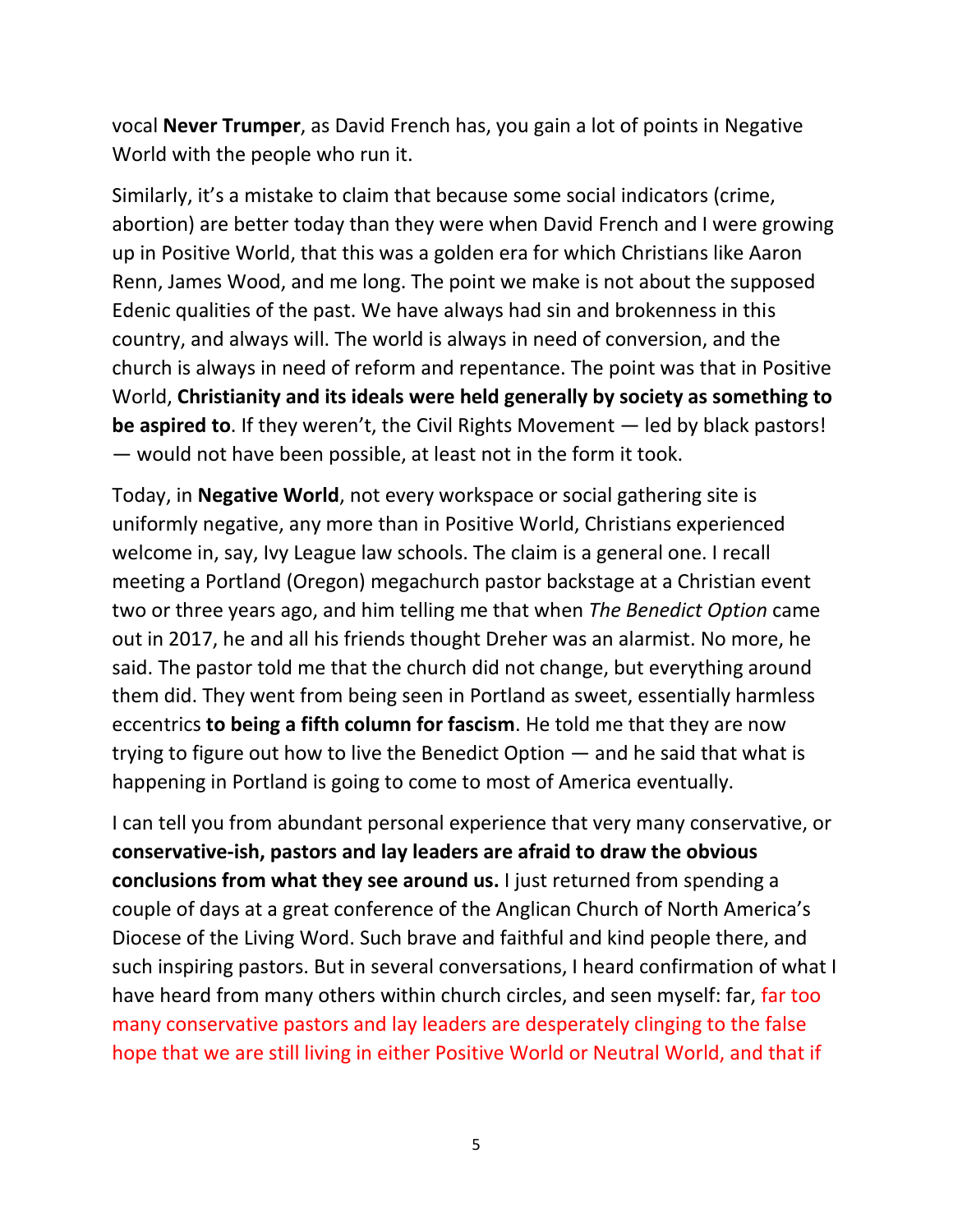they just keep calm and carry on preaching and pastoring as if all was basically well, everything's going to calm down.

It's not. It's accelerating, and thinking that it's not is pure cope. If you have the time, watch or listen to this recent podcast discussion with Jonathan Pageau and Paul Kingsnorth, which touches on these themes. They talk mostly about the **totalitarian uses of today's technology, and discuss at times how this is going to be used against all dissidents, including Christians**. Paul talks about the relevance of the Benedict Option, and says we might even need to go further, to the "Anthony Option" — meaning, heading to the desert, like St. Anthony the Great, the founder of monasticism.



Anyway, back to French:

It's important to be clear-eyed about the past because false narratives can present Christians with powerful temptations. The doom narrative is a poor fit for an Evangelical church that is among the most wealthy and powerful Christian communities (and among the most wealthy and powerful political movements) in the entire history of the world.

Yet even if the desperate times narrative were true, the desperate measures rationalization suffers from profound moral defects. The biblical call to Christians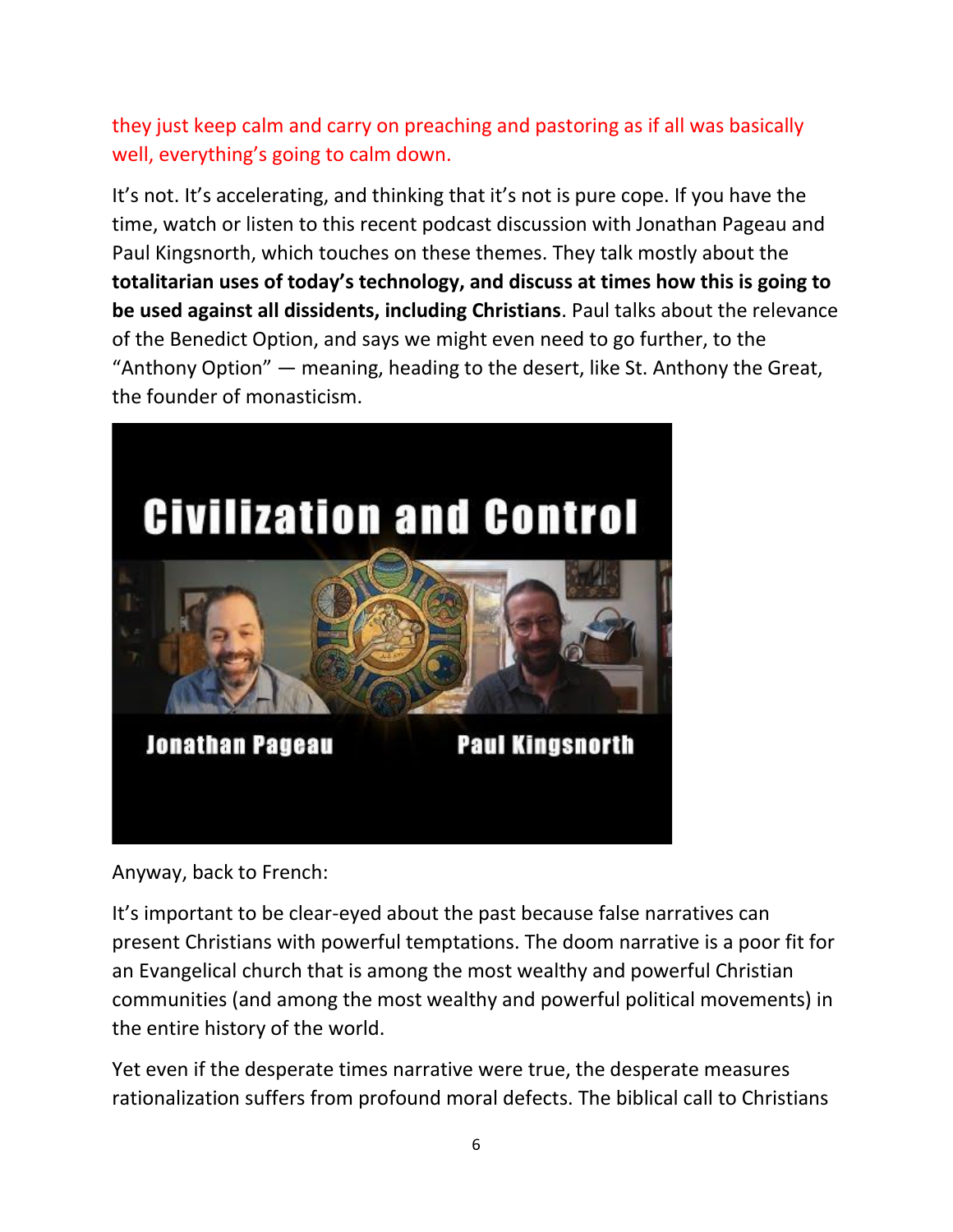to love your enemies, to bless those who curse you, and to exhibit the [fruit of the](https://www.biblegateway.com/passage/?search=Galatians%205&version=CSB)  [spirit](https://www.biblegateway.com/passage/?search=Galatians%205&version=CSB)—love, joy, peace, patience, kindness, goodness, faithfulness, gentleness, and self-control—does not represent a set of tactics to be abandoned when times are tough but rather a set of eternal moral principles to be applied even in the face of extreme adversity.

Moreover, Christ and the apostles issued their commands to Christians at a time when Christians faced the very definition of a "negative world." We face tweetings. They faced beatings.

Wait a minute. French is certainly correct that we Christians have to love our enemies, and all the rest. And he is right that far too many besieged Christians today put that aside (a temptation of mine, I confess). **But loving one's enemies does not mean that one should close one's eyes to the fact that they** *are* **enemies, and wish to do us serious harm.** The wealth and power of American Evangelicals is something true for this time and this place. It won't always be true. I spoke to someone at the ACNA conference who told me about a Cuban immigrant he met not long ago. She told him, "I come from your future." He asked her what she meant by that. She told him that she can feel "in my bones" the coalescing in the United States of the totalitarianism she fled in her homeland.

Over and over and over, people who fled to America to escape Communist totalitarianism say the same thing. This is why I wrote *[Live Not By Lies](https://www.penguinrandomhouse.com/books/622436/live-not-by-lies-by-rod-dreher/)*: to relay their message, and to encourage the churches in the West both to resist while we can, and to prepare for when and if that resistance fails. The position that American Evangelicals have today will not last. [Christianity is in steep decline in](https://www.pewresearch.org/religion/2019/10/17/in-u-s-decline-of-christianity-continues-at-rapid-pace/)  [America, especially among the young.](https://www.pewresearch.org/religion/2019/10/17/in-u-s-decline-of-christianity-continues-at-rapid-pace/) **This, combined with the rising persecutorial sense among the woke left, who run American institutions, means that the road ahead for Christians who have not been tamed by compromise with the world will be a very, very hard one.**

If you haven't read, or have forgotten, [this much-discussed 2015 discussion I had](https://www.theamericanconservative.com/dreher/the-post-indiana-future-christian-religious-liberty-gay-rights/)  [with "Prof. Kingsfield,"](https://www.theamericanconservative.com/dreher/the-post-indiana-future-christian-religious-liberty-gay-rights/) the name I gave to a closeted Christian law professor at a top law school, you should. Remember, this was seven years ago — and a month before the *Obergefell* decision. Excerpt: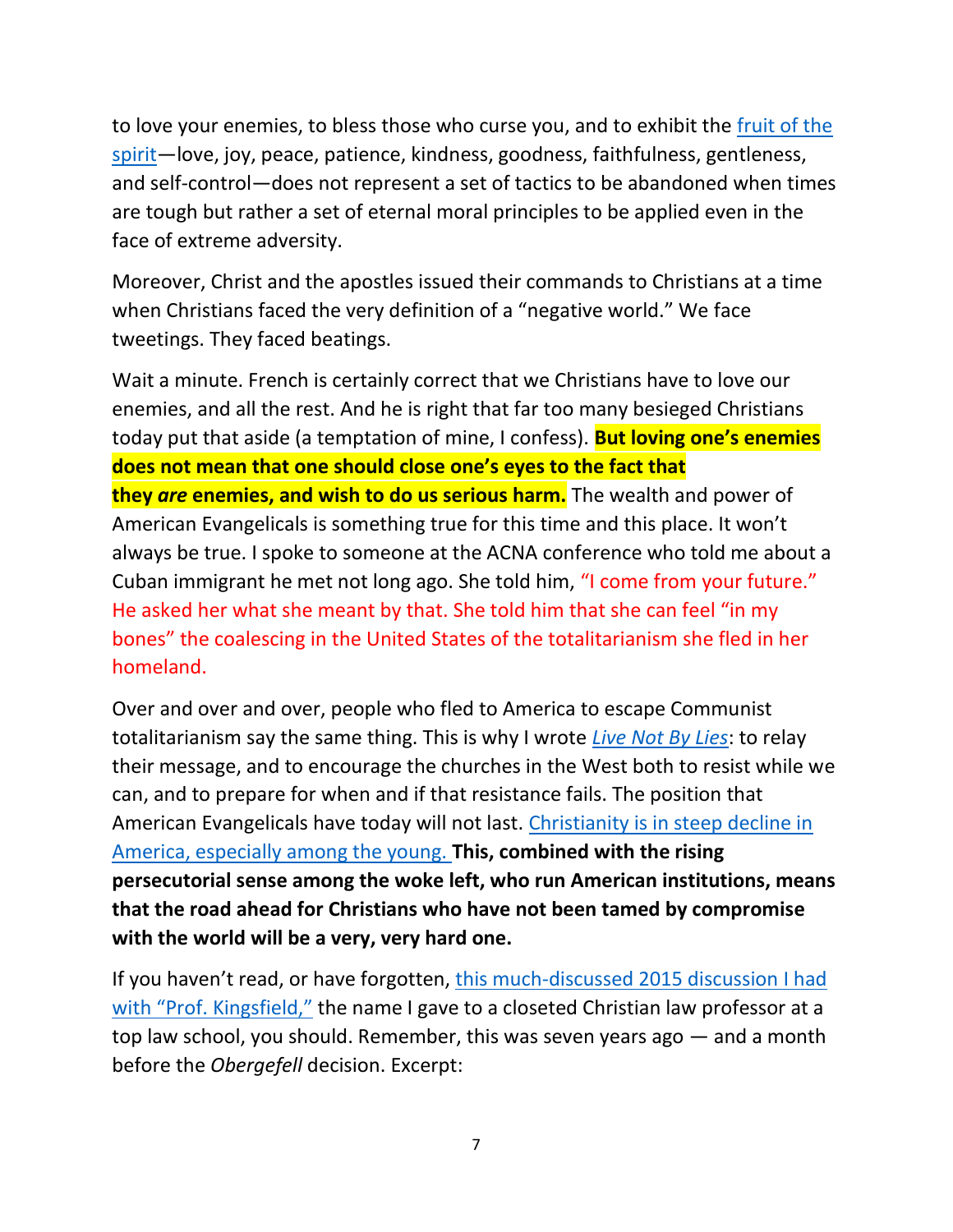What prompted his reaching out to me? "I'm very worried," he said, of events of **the last week [the beatback of the Indiana** RFRA law under immense pressure from woke capitalism — RD]. "The constituency for religious liberty just isn't there anymore."

Like me, what unnerved Prof. Kingsfield is not so much the details of the Indiana law, **but the way the overculture treated the law**. "When a perfectly decent, progay marriage religious liberty scholar like Doug Laycock, who is one of the best in the country — when what he says is distorted, you know how crazy it is."

"Alasdair Macintyre is right," he said. "It's like a nuclear bomb went off, but in slow motion." What he meant by this is that our culture has lost the ability to reason together, because too many of us want and believe radically incompatible things.

But only one side has the power. When I asked Kingsfield what most people outside elite legal and academic circles don't understand about the way elites think, he said "**there's this radical incomprehension of religion**."

"**They think religion is all about being happy-clappy and nice, or should be, so they don't see any legitimate grounds for the clash**," he said. "They make so many errors, but they don't want to listen."

To elites in his circles, Kingsfield continued, "at best religion is something consenting adult should **do behind closed doors**. They don't really understand that there's a link between Sister Helen Prejean's faith and the work she does on the death penalty. There's a lot of looking down on flyover country, one middle America.

"The sad thing," he said, "is that the old ways of aspiring to truth, seeing all knowledge as part of learning about the nature of reality, they don't hold. It's all about power. They've got cultural power, and think they should use it for good, but their idea of good is not anchored in anything. They've got a lot of power in courts and in politics and in education. Their job is to challenge people to think critically, but **thinking critically means thinking like them**. They really do think that they know so much more than anybody did before, and there is no point in listening to anybody else, because they have all the answers, and believe that they are good."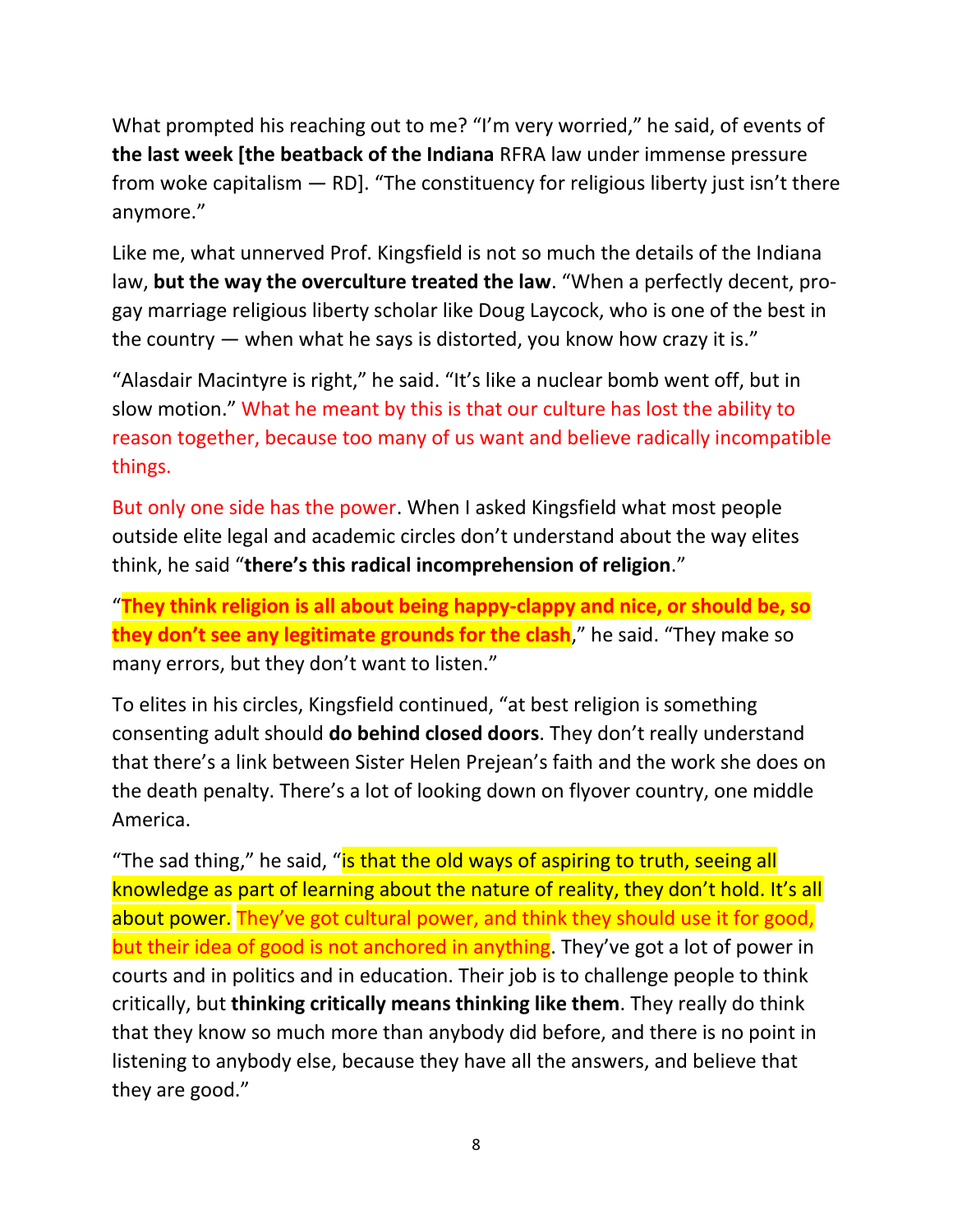On the conservative side, said Kingsfield, **Republican politicians are abysmal at making a public case for why religious liberty** is fundamental to American life.

**"The fact that Mike Pence can't articulate it, and Asa Hutchinson doesn't care and can't articulate it, is shocking**," Kingsfield said. **"Huckabee gets it and Santorum gets it,** but they're marginal figures. Why can't Republicans articulate this? We don't have anybody who gets it and who can unite us. Barring that, the craven **business community will drag the Republican Party** along wherever the culture is leading, and lawyers, academics, and media will cheer because they can't imagine that they might be wrong about any of it."

Kingsfield said that the core of the controversy, both legally and culturally, is the Supreme Court's majority opinion in *Planned Parenthood vs. Casey* (1992), specifically the (in)famous line, authored by Justice Kennedy, **that at the core of liberty is "the right to define one's own concept of existence, of meaning, of the universe, and of the mystery of human life."** As many have pointed out — and as Macintyre well understood — this "sweet mystery of life" principle (as Justice Scalia scornfully characterized it) kicks the supporting struts out from under the rule of law, and makes it impossible to resolve rival moral visions except by imposition of power.

**"Autonomous self-definition is at the root of all thi**s," Prof. Kingsfield said. We are now at the point, he said, at which it is legitimate to **ask if sexual autonomy is more important than the First Amendment.**

The implications of the past week for small-o orthodox Christians — that is, those who hold to traditional Christian teaching on homosexuality and the nature of marriage — are broad. There is the legal dimension, and there is a cultural dimension, which Kingsfield sees (rightly, I think) as far more important.

Once more, back to David French. I agree with him that far too many Christians in our country are obsessed with politics, and allow their political convictions to shape their religious views, rather than the other way around. **That said, I have had to come to the realization that my own pious disdain for politics ("a pox on both your houses") is no longer tenable.** The assault on children by the pro-trans ideologues — including the one who lives at 1600 Pennsylvania Avenue — redpilled me on that. I continue to believe [that absurd Christian displays like the](https://www.theamericanconservative.com/dreher/what-i-saw-at-the-jericho-march/)  [Jericho March, which I criticized here,](https://www.theamericanconservative.com/dreher/what-i-saw-at-the-jericho-march/) do far more harm than good, both to the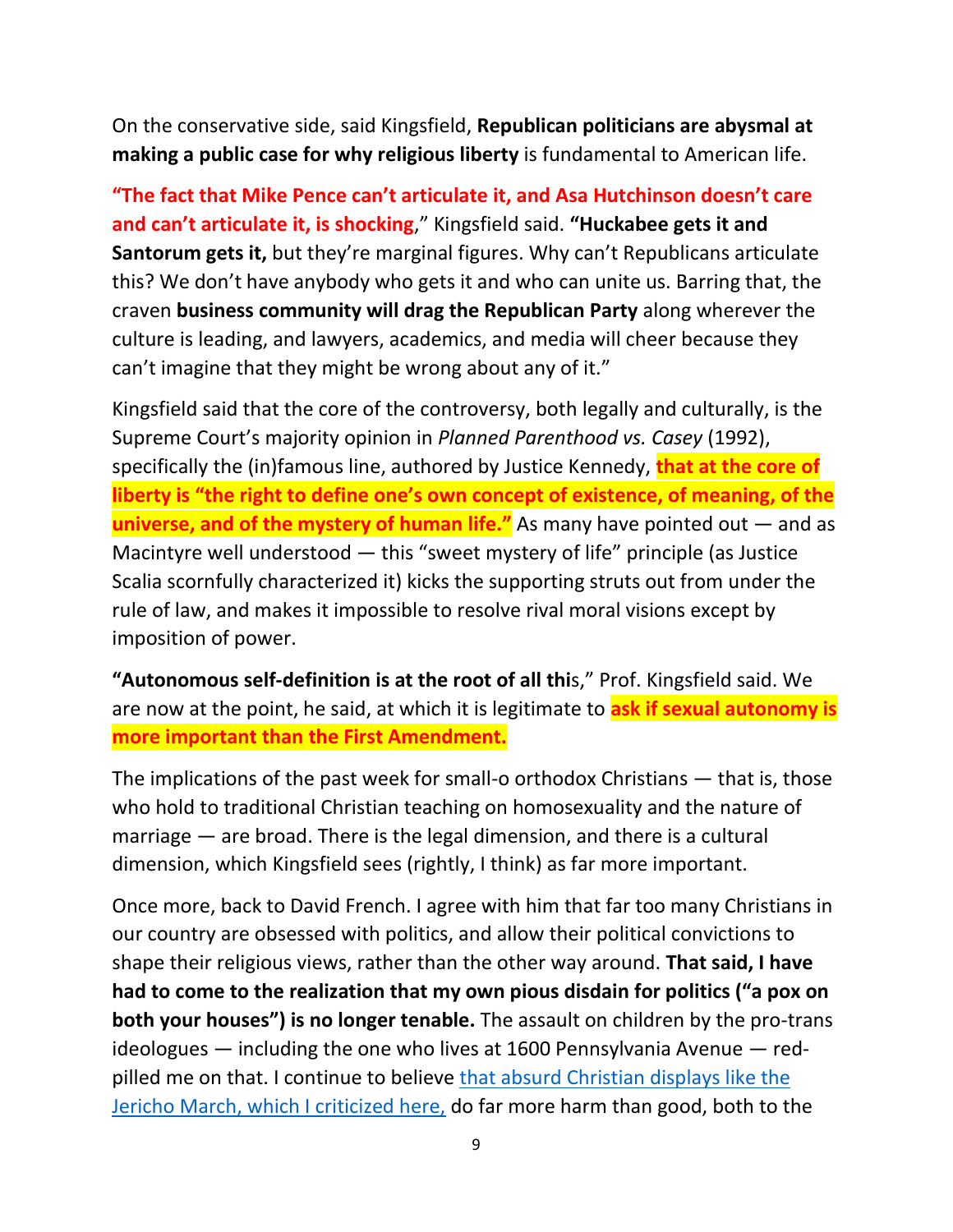cause of Christianity in America, and to the cause of building resistance to the Machine/Cathedral. That said, I also believe that the "winsome" approach advocated by Tim Keller and David French is a different kind of poison pill. French writes:

We live in an age of negative polarization, when the cardinal characteristic of partisanship is personal animosity. In these circumstances, a Christian community characterized by the fruit of the spirit should be a burst of cultural light, a counterculture that utterly contradicts the fury of the times. **Instead, Christian** voices ask that we yield to that fury, and that a "negative world" is now no place for the "winsome, missional, and gospel-centered approach."

But this isn't an evolution from Tim Keller, it's a devolution, and it's one that's enabling an enormous amount of Christian cruelty and Christian malice. Wood says "Keller was the right man for a moment," but he also says, "it appears that moment has passed." That's fundamentally wrong. When fear and hatred dominates discourse, a commitment to justice *and* kindness *and* humility is precisely what the moment requires.

No, I stand with James Wood and Aaron Renn here: the moment really has passed. The moment for Christians to love our enemies and pray for them will never pass, this is true. But the idea that they will embrace us, or even tolerate us, if we just be sweet is no longer viable. I don't advocate at all hating our enemies. Neither did Martin Luther King. But King also recognized that he and the movement he led really did have enemies, and that these enemies were willing to do violence to them. We non-conforming Christians are moving into the same world, very rapidly — **except this time, the technological powers that our enemies have to use against us are without parallel in world history**. As Kingsnorth and Pageau were talking, Justin Trudeau showed that the Canadian state is prepared to seize the bank accounts of dissenters and cut them off from participating in the economy. Kingsnorth, who was once on the activist Left, says he cannot figure out why his old comrades used to view the state and major corporations with deep suspicion and hostility … but now that those powerful entities have aimed their fire at the kind of people progressive activists hate, the Left is fine with it.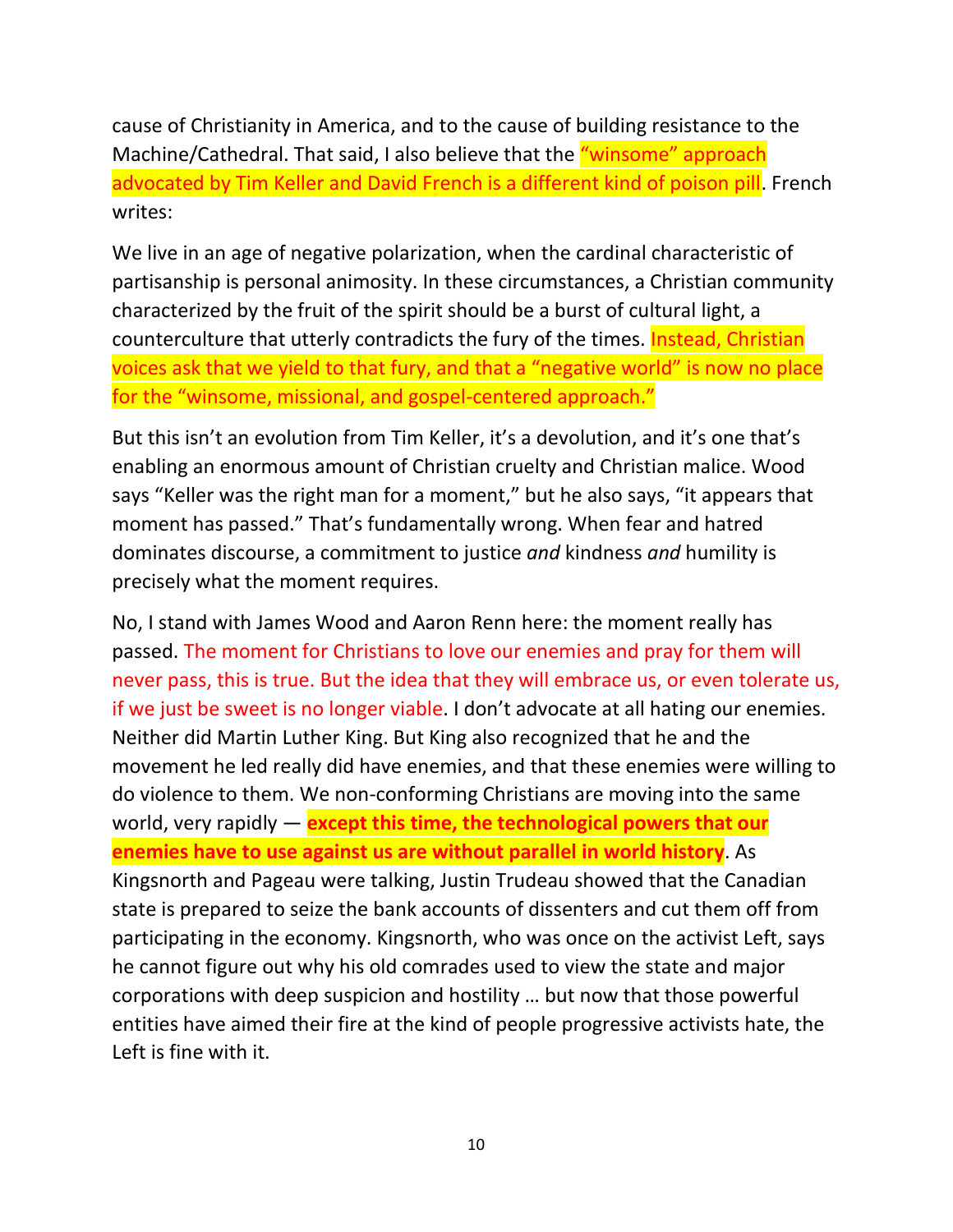I don't know a lot about Tim Keller, except by reputation. He seems to be a very fine man, and devout Christian. I couldn't imagine saying a bad thing about him, but some of you Evangelicals who follow him more closely than I do might disagree. **All I can say is that Winsome World Christians are failing to prepare themselves, their families, and (if pastors) their flocks for the world that exists today, and the world that is fast coming into bein**g. Again, I am thinking of the pastor I argued with who believed that he didn't need to speak about gender ideology to his parish ("I don't want politics in my congregation") because, as he explained, **if he just keeps winsomely teaching Biblical principles, all will be well.** I am certain that man believed he was taking a virtuous stand against fearmongers and alarmists like Dreher. **I think it was cowardice**.

We all need to be spending a lot more time reflecting not on the wisdom of bourgeois American pastors, and more time on the experiences of the persecuted churches abroad. This morning I'm thinking about the Christians of Syria. Do you know that nearly all of them support the Assad dictatorship? Do you think they do this because they love Bashar Assad, or love dictatorship? No, they do this because they know perfectly well that if Assad fell, even if democracy somehow came to Syria, they would all be killed by the Islamist majority. This is not a theory. They *know.* We are not anywhere close to that in America, obviously, and I hope and pray we don't get there. But the principle is still in play. **American Christians have to learn how to endure persecution without capitulating to apostasy or to hatred.** And when it comes to thinking about political engagement, we need moral realism. Christians who think we are going to vote our way out of this crisis are beyond deluded, as I have been saying for years. But Christians who believe that voting doesn't really matter **are also deluded**.

**Winsomeness is not going to prepare the churches for what is fast coming to us.** *That is not a rationalization for embracing hatred!* But it is a warning to individual believers and leaders, both ordained and lay, to read the signs of the times, and act. The Christians who have lived through this sort of thing before, and who are warning us today, have strong counsel for us in my book *[Live Not By](https://www.penguinrandomhouse.com/books/622436/live-not-by-lies-by-rod-dreher/)  [Lies.](https://www.penguinrandomhouse.com/books/622436/live-not-by-lies-by-rod-dreher/)*

One of the most important things I learned in reporting this book is something that dissident Kamila Bendova, the wife of the late political prisoner Vaclav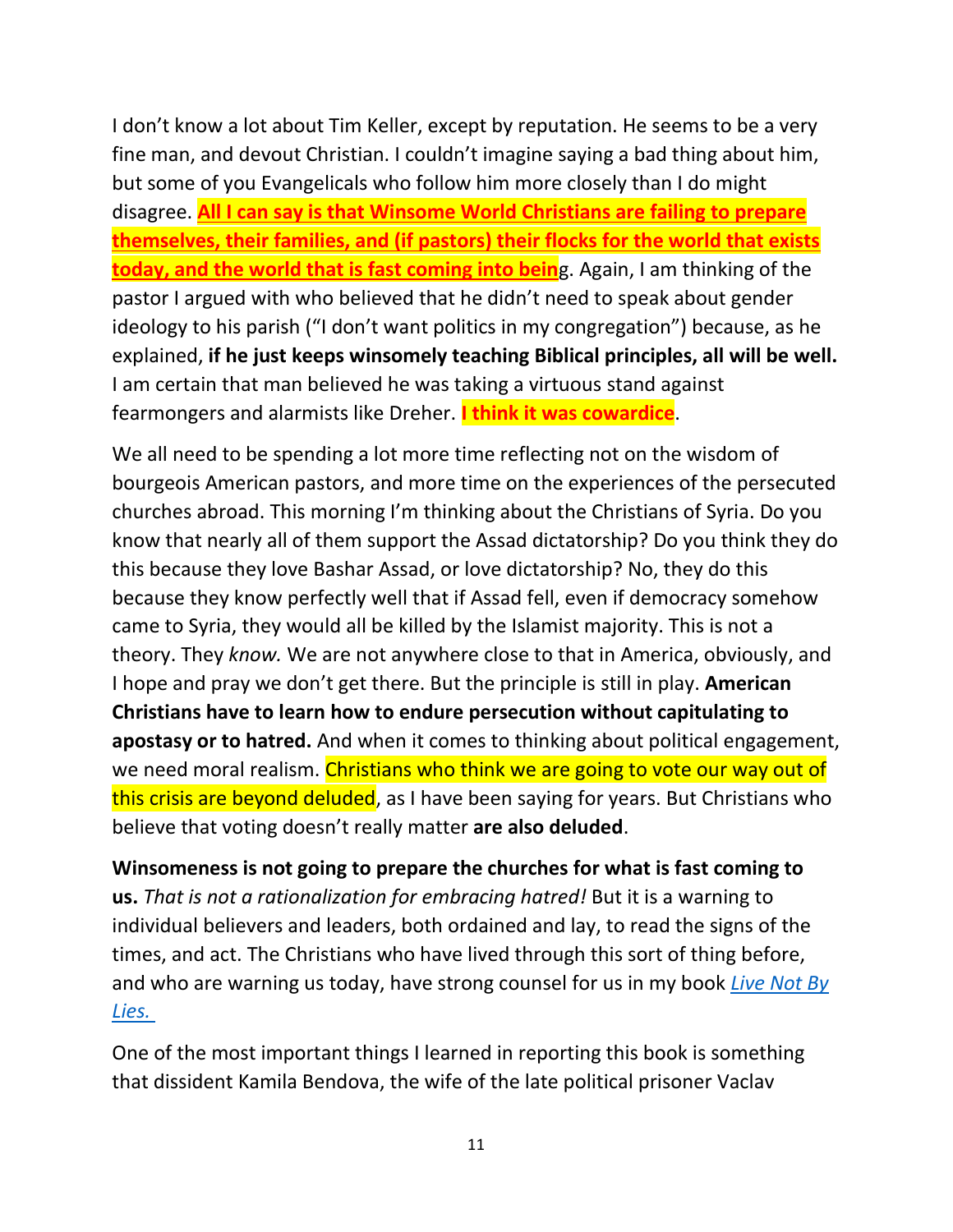Benda, told me. She said that she and her husband, despite being very strong conservative Catholics, had no problem at all working closely with Vaclav Havel and his hippie dissident circles. Kamila told me that when you are facing the kind of dragon they had to fight, **the rarest quality is courage.** She said most Czech Christians kept their heads down and conformed to avoid trouble. Kamila and her husband had more in common with the brave atheist hippies who refused to live by lies, and who were willing to suffer for it.

And for us? Better to stand with a Bari Weiss, a Bret Weinstein, or a Peter Boghossian than with Christians who are trying really very, very hard to convince themselves that everything is basically okay, and that we should just keep on living like we always have, and all will be well. In a poetic sense, they suffer from a form of **myxomatosis: the disease introduced by the British into rabbits to control the population. Philip** Larkin wrote a poem, titled "Myxomatosis," about them:

Caught in the center of a soundless field While hot inexplicable hours go by What trap is this? Where were its teeth concealed? You seem to ask. I make a sharp reply, Then clean my stick. I'm glad I can't explain Just in what jaws you were to suppurate: You may have thought things would come right again If you could only keep quite still and wait.

Don't be a follower of St. Myxomatosis, is what I am telling you Christians. This doesn't make Tim Keller a bad man — indeed, based on everything I've heard and read about him, he seems like an exceptionally good man, and certainly a man who has done vastly more for the Kingdom of God than I have done. But it does make him yesterday's man, fighting yesterday's war.

## **ABOUT THE AUTHOR**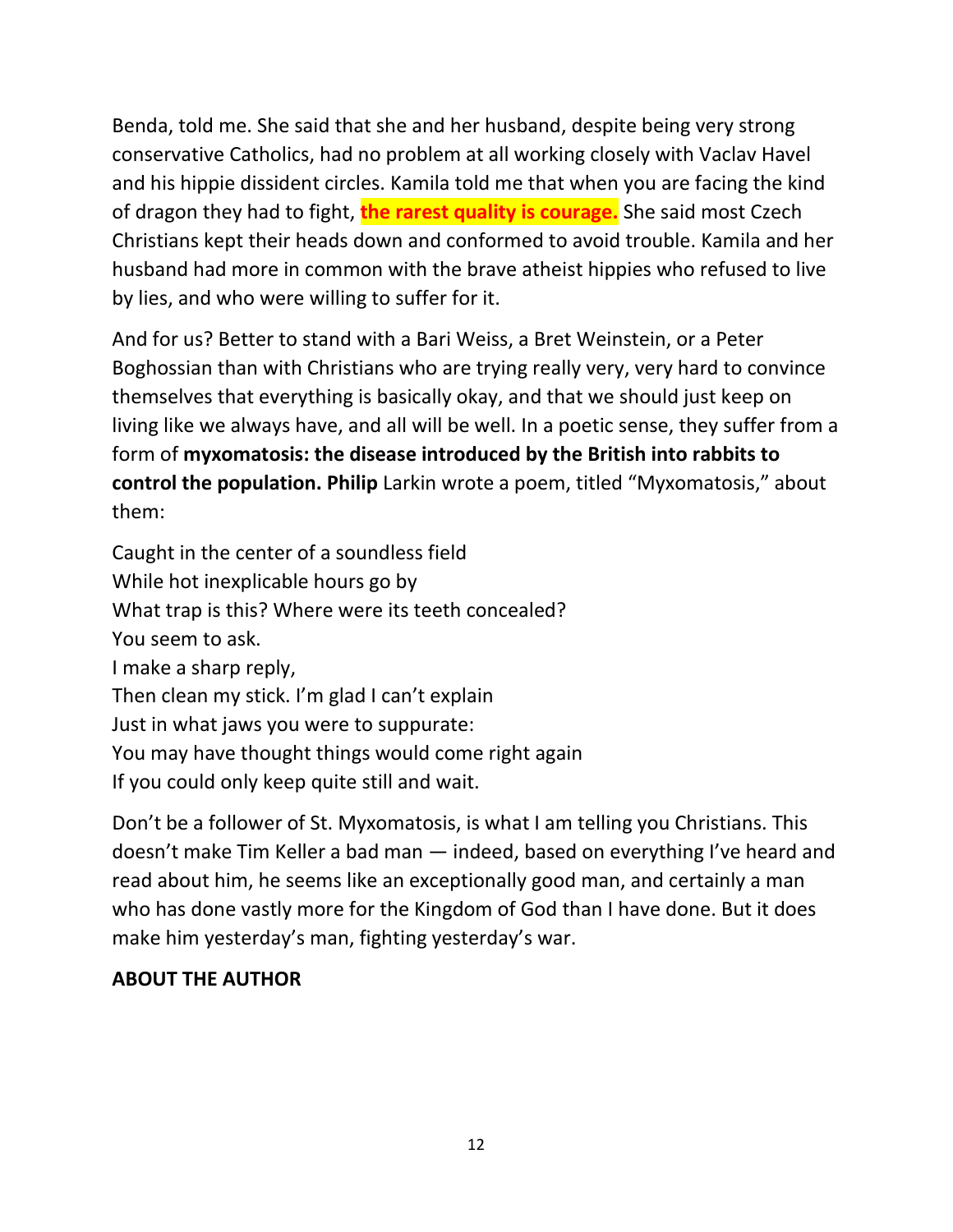

Rod Dreher is a senior editor at *The American Conservative*. A veteran of three decades of magazine and newspaper journalism, he has also written three *New York Times* bestsellers—*Live Not By Lies*, *The Benedict Option*, and *The Little Way of Ruthie Leming*—as well as *Crunchy Cons* and *How Dante Can Save Your Life.* Dreher lives in Baton Rouge, La.

[email](mailto:%20rod@amconmag.com)

•



**[Whiteshift & The Demons The Left Summons](https://www.theamericanconservative.com/dreher/whiteshift-payton-gendron-racism-demons-left-calls-up/)**

May 16, 2022

Payton Gendron is a racist monster, but the Left's racialism helps create devils like him



**[The Holy Fire Miracle](https://www.theamericanconservative.com/dreher/the-holy-fire-miracle/)**

May 16, 2022

•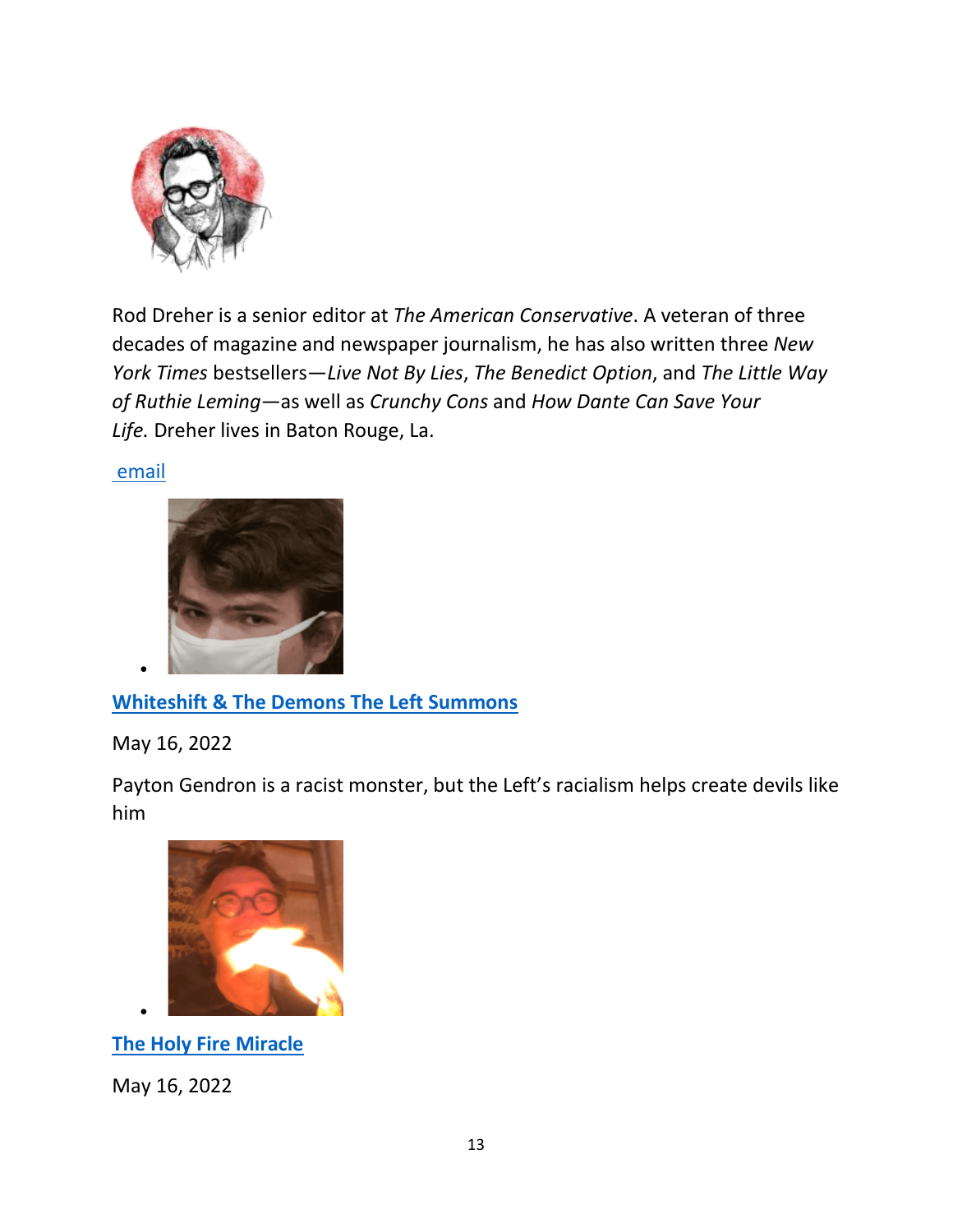Why doesn't the 'Holy Fire' in Jerusalem burn skin, hair, and clothing?



**[Tim Keller And Christian Realism](https://www.theamericanconservative.com/dreher/tim-keller-and-christian-realism-politics/)**

May 13, 2022

•

Further thoughts from James Wood on the challenges to Christian political engagement in the post-Christian world



**[Are We Really 'At War' With Russia?](https://www.theamericanconservative.com/dreher/are-we-really-at-war-with-russia/)**

May 13, 2022

•

After two decades of failed Mideast war, the Washington war machine keeps on rolling



**[Holy Land Diary: Russell Shalev](https://www.theamericanconservative.com/dreher/holy-land-diary-russell-shalev/)**

May 12, 2022

•